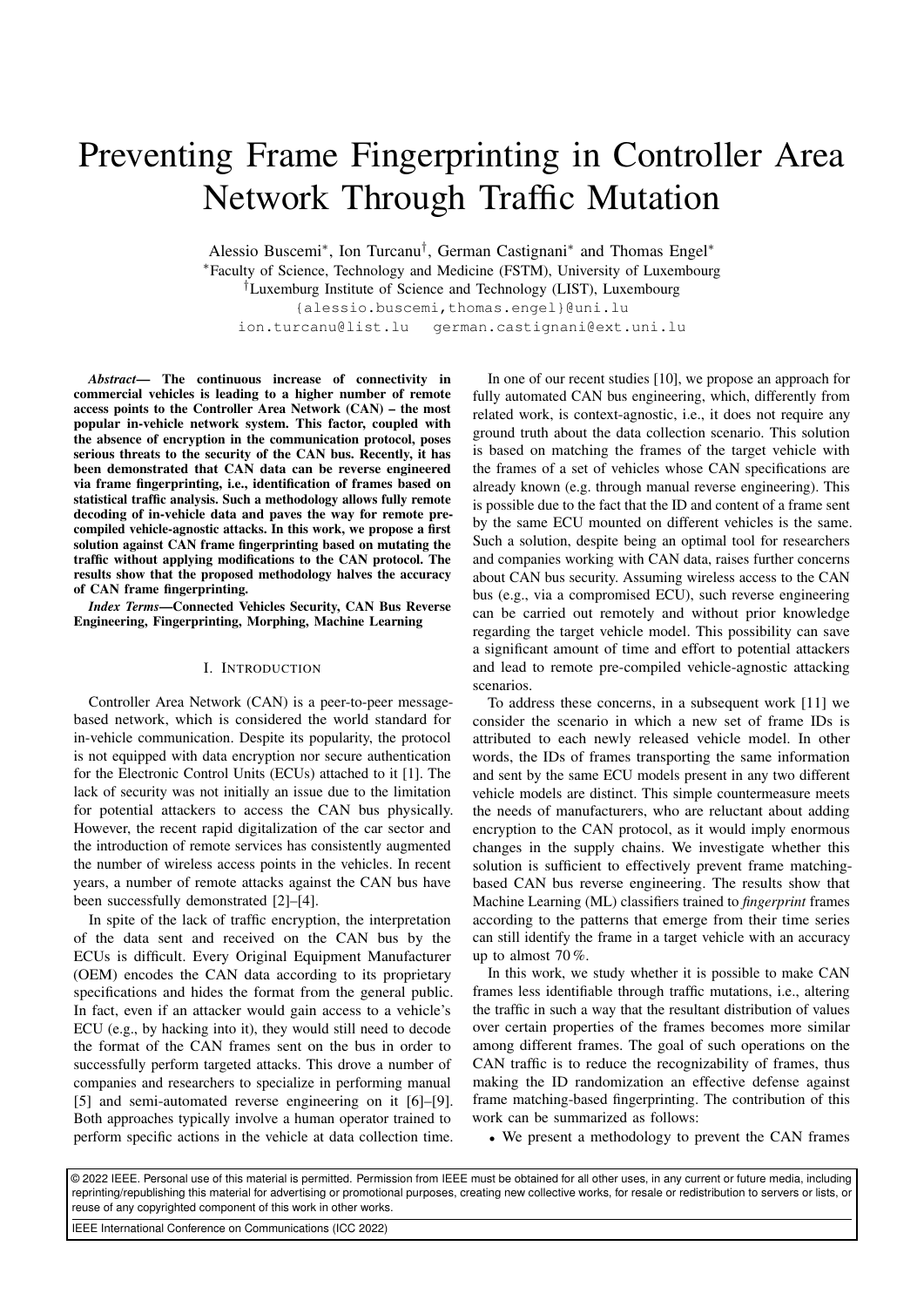fingerprinting based on statistical traffic patterns. In this scope, to the best of our knowledge, we are the first to adapt well known concepts, such as *padding* and *morphing*, to the CAN traffic.

• We conduct an extensive evaluation of the presented methodology and discuss the implications that it has on the data transmission performance of the CAN bus.

# II. BACKGROUND AND RELATED WORK

CAN bus is a master-less network in which the communication among nodes (ECUs), is based on messages, also called *frames*. The frames are composed of several fields, the most relevant for this work being the ID, Data Length Code (DLC), and payload. The ID uniquely identifies a frame and its priority. The DLC reports the length of the frame payload. In the CAN standard version, the payload is between 0–8 Byte long and typically contains one or multiple signals, which encapsulate the actual vehicle functions. An ECU can send multiple frames with different IDs, but frames with the same ID cannot be sent by different ECUs. All frames associated with the same ID contain the same signals in the same position. We refer to the sequence of frames associated to the same ID as *frame series*. The frames in a frame series are sent periodically according to the frequency set by the source ECU.

The goal of CAN bus reverse engineering is to identify the boundaries of signals within a frame payload and decode their semantic meaning and format. It typically involves human operators activating sensors to trigger events in the vehicle during data collection, injection of diagnostic messages through the On-Board Diagnostics (OBD-II) port and finding correlations between the CAN traffic and the ground truth offered by external sensors [5]–[7], [9]. Recently, it was demonstrated that fully automated reverse engineering can be achieved by finding a correspondence between the frames of a target vehicle and the ground truth of previously reverse engineered vehicles. The match can be found based on the ID of frames (if it has been preserved in the target vehicle [10]), or through ML fingerprinting (if the ID has been changed/anonymized [11]).

In this work, we study a defense against fully automated reverse engineering based on traffic mutation techniques. The goal of traffic mutation algorithms is to conceal the patterns that emerge from traffic features, which ML models can learn and exploit to recognize sensitive information. The two main techniques adopted in the scope of fingerprinting prevention are padding and morphing. Padding consists in augmenting the length of packets in a communication stream to a predefined target size. It was introduced in [12] in response to websites fingerprinting attacks over encrypted traffic based on the size of transmitted packets. The goal of morphing, instead, is to make a set of source processes that need to be protected from fingerprinting resemble another target process, hindering the predictive capability of ML classifiers. In its original implementation [13], morphing matrices are generated offline with convex optimization methods to define how the packets of the source processes should be padded or split.

Traffic mutation approaches have been used as a defense in a multitude of fingerprinting attack scenarios, such as web encrypted traffic [12]–[14], mobile devices and apps [15], VoIP data [16], and Internet of Things (IoT) devices [17]. Among those, it is worth mentioning the adoption by The Onion Router (Tor) of traffic padding between the client and network entry guard as a countermeasure against website fingerprinting [14].

The specifications of the CAN protocol, as well as the constraints that it is subject to, make the data transiting within vehicles differ consistently from the traffic on which mutations techniques have been designed in literature. Namely, the CAN traffic is not encrypted and frames series bring sequential information. In addition, the frame length and sending frequency in a frame series are pre-defined and do not change over time. As a consequence, existing traffic mutation approaches cannot be directly applied to the CAN traffic. In this paper, we present novel padding and morphing techniques that fit the unique characteristics of the CAN bus.

#### III. METHODOLOGY

The frame fingerprinting approach presented in [11] revolves around four distinctive aspects of the CAN traffic: the payload length, the dynamic behavior of the payload bits, the sending frequency, and the frame priority. The approach in [11] makes the following assumption regarding the frame priority: the attribution of new sets of frame IDs in newly released vehicle models should preserve their priority. This leaves no space for manipulation against frame fingerprinting. Therefore, in this work, we operate on the three remaining aspects: (i) padding of the frame payload length, (ii) morphing of the frame sending frequency, and (iii) morphing of the dynamic behavior of the payload bits.

# *A. Payload Length Padding*

The frame length, expressed by the DLC field, is a feature that can be used to fingerprint frames whose payload is shorter than 8 Byte – the maximum frame length. Hereafter, we refer to this set of frames as *short* and to those whose length is 8 Byte as *long*. In this work, we make the following assumptions:

- The length of the payload can only be increased, as a reduction would cause a loss of information.
- The extra padding bits should be appended at the end of the frame to preserve the original location of signals within the payload. This allows the receiving ECU to correctly interpret the actual signals contained in the payload and discard the rest of the bits.

Based on the assumptions, we study two solutions:

- (a) All payloads are padded to the maximum length of 8 Byte. This is the most straightforward solution, but which also adds the most overhead.
- (b) Short payloads, whose length is inferior to a certain threshold  $\tau$  are padded to  $\tau$ , while those whose length is superior than  $\tau$  are padded to 8 Byte length, where  $\tau$  < 8 Byte. The parameter  $\tau$  should be chosen to be an optimal trade-off between reduction of fingerprinting accuracy and added overhead.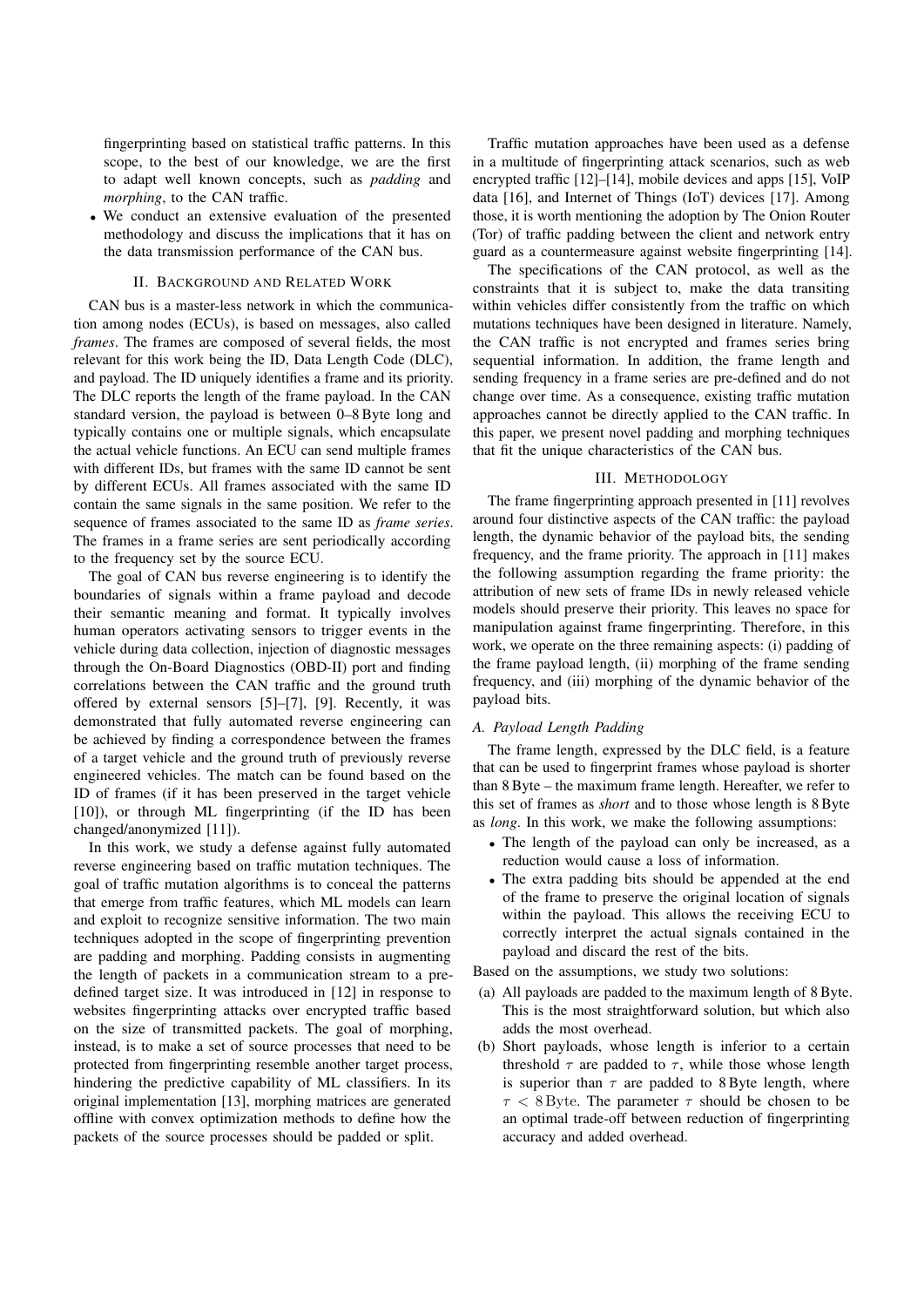Since each vehicle has a different distribution of long and short frames – as well as different distribution of payload length among the short frames – we argue that an optimal universal threshold  $\tau$  cannot be identified. On the contrary, it is reasonable to define  $\tau$  for each vehicle based on the distribution of the frames lengths. For this purpose, the algorithm calculates the quartiles  $Q_i$  of payload lengths of all frame series and assigns  $\tau$  based on the value of a chosen quartile  $Q_i$ .

To designate the content of the padded bits, multiple approaches can be followed:

- 1) Set all bits to a constant value, i.e. always 0 or 1;
- 2) Define the status of each bit randomly, for each frame;
- 3) Adopt a particular heuristic to set the bit values.

We argue that approach (1) allows to easily identify how many bits have been padded for each frame, thus nullifying the benefits of the padding. As a consequence, in this work we evaluate approaches (2) and (3). In particular, regarding (3), we follow the algorithm presented in Section III-C.

# *B. Sending Period Morphing*

Frames having the same ID and that carry periodic signals are typically being sent according to a pre-defined period. However, due to hardware imprecision of clocks embedded within ECUs, the frames deviate from the target sending frequency. On the one hand, this deviation (or *offset*) from the defined sending frequency can be used as an intrusion detection mechanism [18]. On the other hand, the frame sending period and the corresponding offset can be exploited as a feature for frame fingerprinting, as demonstrated in [11].

In this work, we make the following assumptions:

- 1) The sending period of the frames can only be reduced (i.e. the sending frequency is increased). In fact, incrementing the sending period of frames carrying critical information about the vehicle status would cause ECUs reacting less promptly, thus threatening the vehicle's safety.
- 2) The car manufacturer can synchronize all ECUs according to the new set of sending frequencies of all frames.

Based on these assumptions, we design Algorithm 1 to morph the sending frequency of all frames. The algorithm takes in input a reference CAN log  $R$  and an integer  $P$ .  $R$  is a sample of the original traffic of the vehicle with no mutation applied. P defines the number of target sending periods to

| <b>Algorithm 1 Send Frequency Morphing</b>                            |
|-----------------------------------------------------------------------|
| <b>Input:</b> Ref. Trace $R$ , # of Target Sending Periods $P$        |
| <b>Output:</b> Send Period-Morphed Frames                             |
| 1: <i>periods</i> $\leftarrow$ get_periods(R)                         |
| 2: offsets $\leftarrow$ extract_offsets(R, periods)                   |
| 3: target_periods $\leftarrow$ quantiles(periods, P)                  |
| 4: $target\_offsets \leftarrow assign(R-frame\_ids, target\_periods)$ |
| 5: target_K $\leftarrow$ compute_K(new_periods, target_offsets)       |
| 6: for frame in CAN_traffic do                                        |
| morph frame $\leftarrow$ morph(frame, target offsets, target K)<br>7: |
| 8: end for                                                            |

which the frames series will be morphed. If we assume  $P_0$ is the number of discrete sending periods extracted from the original trace R, then we must have  $P < P<sub>o</sub>$ .

R allows OEMs to preliminarily collect sending periods and calculate the mean standard deviation of the sending periods of all frames (lines 1-2). Then, the set of sending periods of  $R$  is ordered and divided in  $P$  quantiles. The ECUs are set to send the frames according to the target periods, which are computed based on these quantiles (line 3). In particular, each frame ID must be associated with a target period such that (i) the target period is inferior to its original period, and (ii) the difference between the target period and the original period is minimal in order to reduce the traffic overhead.

But since we know that each ECU introduces an additional distinct offset that can help fingerprinting its frames, an additional defense mechanism is needed. Specifically, for each target period the highest standard deviation among all frame series associated to that period is chosen as a target mean offset (line 4). Let  $\sigma_c$  be the standard deviation of a frame series F,  $\pi$  its target period, and  $\sigma_t$  its target standard deviation. To morph  $F$  to have overall sending frequency standard deviation equal to  $\sigma_t$  while keeping its sending period  $\sim \pi$ , the ECU must aim at sending each frame every  $\pi \pm r$ , where r is randomly generated following a uniform distribution between  $[-K, K]$ . K is calculated (line 5) as follows:

$$
K = \sqrt{3(\sigma_c^2 - \sigma_t^2)}
$$
 (1)

# *C. Bit Flip Rate Morphing*

Given a frame series  $F$ , the Bit Flip Count (BFC) of a payload bit  $b$  indicates how many times  $b$  flips (changes its status from 0 to 1 or vice versa) throughout  $F$ . The Bit Flip Rate (BFR) is then calculated as  $BFC/(f-1)$ , where f is the length of  $F$  [6]. The work in [11] demonstrates that the number of bits that flip at least once during the trace and the mean BFR constitute valuable features to fingerprint the frames. In the current work, we perform morphing on the payload bits to hide the patterns associated to the BFR.

Every bit within a signal is relevant to the interpretation to information contained in the signal. On the contrary, *unused*  $bits - as defined in [6], [7] - are bits that do not belong to$ any signal and never flip. Since we do not want to alter the actual information carried by the payload, the unused bits are the only ones on which we can operate. In this work, we make unused bits flip in such a way that it makes the overall dynamicity of the frames series to resemble among each other. To be noted that, if payload padding is applied too, the added bits are considered unused and, therefore, can be employed for the morphing.

The pseudocode related to the morphing of BFR is presented in Algorithm 2. The algorithm gets in input a reference trace  $R$ , the list of signals  $S$ , and an integer  $B$ . Similarly to the sending frequency morphing (see Section III-B),  $R$  is a sample of the original traffic of the vehicle.  $S$  is the list of signals that can be found in  $R$ , as reported in the specifications owned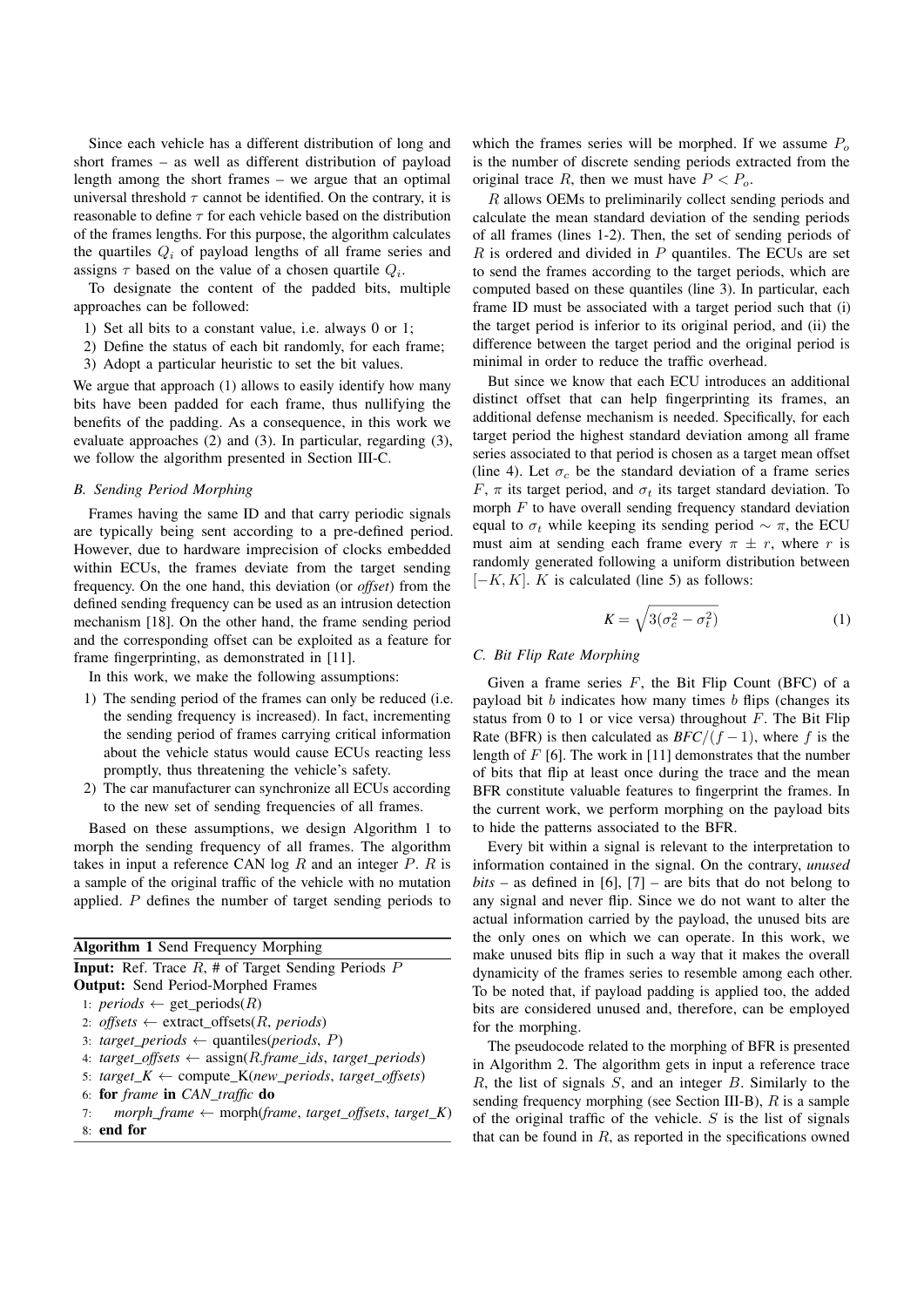by the OEM. B defines the number of target mean BFRs to which the frames series will be morphed.

The frames in a series can only be mutated in such a way that the overall mean BFR is higher than the original one. In fact, trying to decrease the BFR would necessarily imply a manipulation of the bits of the signals, thus causing a loss of information. As a consequence,  $R$  should be dynamic enough to ensure that the original mean BFR of the frame series in the CAN traffic can be morphed to the  $B$  targets.

The mean BFR of all frames series are initially calculated on  $R$  (line 1). The set of all mean BFRs of  $R$  is ordered and divided in B quantiles. The target mean BFRs are then extracted according to the quantiles (line 2). Subsequently, for each frame series, the unused bits are extracted based on the ground truth (line 3). Finally, the BFR of each frame series in the CAN traffic can be then morphed to its target (lines 5-11).

To morph a frame series  $F$  to have a mean BFR equal to a target mean BFR  $T$ , a number of unused bits  $n$  must flip for each frame in  $F$ . Prior to sending a frame  $F_i$ , the ECU defines  $n$  by taking into consideration the BFR achieved until  $F_{i-1}$  and the information encapsulated in  $F_i$  (line 6). Once  $n$  is calculated, a subset  $S$  of the unused bits in the frame is selected, such that  $|S| \le n$  (line 7). All the bits indicated by S are then flipped and the so altered frame is sent (line 8).

## IV. PERFORMANCE EVALUATION

In this section, we evaluate the efficacy that each of the techniques presented in Section III have against frame fingerprinting singularly and combined. To validate our approach, we employ a set composed of 10 s CAN logs from 427 different vehicle models produced by 28 distinct automotive makers. The traces have been collected with a PCAN-USB FD in a static context, i.e. parked vehicles, with no action performed by a human operator. Due to the data collection conditions, some signals are never triggered, thus not making any of their bits to flip. We refer to the frames series whose payload bits never flip as *inactive*. Since the presence of inactive frames in our dataset impacts the fingerprinting performance evaluation – namely, the classifier cannot exploit the features based on the payload dynamicity – we present the results achieved on active and inactive frames separately.

#### Algorithm 2 BFR morphing

**Input:** Ref. Trace  $R$ , Signals  $S$ , # of Target Mean BFR  $B$ Output: BFR-Morphed Frames

- 1:  $BFRs \leftarrow get\_mean_bfr(R)$
- 2:  $target\_BFRs \leftarrow$  quantiles(*BFRs*, *B*)
- 3: *unused\_bits*  $\leftarrow$  extract\_unused\_bits(R, S)
- 4: for *frame* in *CAN\_traffic* do
- 5:  $curr\_frame\_series \leftarrow CAN\_traffic[frame.id]$ <br>6:  $curr BFR \leftarrow bfr(curr frame series)$
- 6:  $curr\_BFR \leftarrow \text{bf}(curr\_frame\_series)$ <br>7:  $n \leftarrow n$  bits to flip(*frame, curr BFR*
- 7:  $n \leftarrow n\_bits_to_flip(frame, curr_BFR, target_BFRs)$ <br>8:  $S \leftarrow bits to flip(n, unused bits)$
- 8:  $S \leftarrow \text{bits\_to\_flip}(n, unused\_bits)$ <br>9: *mornh frame*  $\leftarrow \text{morph}(frame, S)$
- $morph\_frame \leftarrow morph(frame, S)$

10: end for



Figure 1. Comparison between the fingerprinting accuracy on the original traffic and *payload-padded* traffic for different quartile values chosen to set τ.

The traces contain a total of 33 034 frame IDs. However, ground truth information is not available for all of them. In fact, the ground truth has been extracted through manual reverse engineering and it is partial, i.e. it does not contain all the signals that can be actually found in the vehicles. For the validation, we follow a *leave-one-out-cross-validation* approach, i.e. the classifier is iteratively trained on all vehicles in the test set except one, which is used as a target for the fingerprinting. In addition, for all the presented results we report the confidence interval at 95 %.

To assess the fingerprinting performance, we choose the *accuracy* metric, which corresponds to the percentage of correct predictions over the total number of test samples. It is to be noted that our fingerprinting problem is under Open Set Recognition (OSR) assumptions, since not all the frames that are found in a target vehicle can be associated to a known class by the classifier [19]. This reflects the possibility for an attacker to target a vehicle mounting ECUs not yet encountered (i.e., sending unknown frames). In this paper, the accuracy refers solely to the frames that have been matched with a known label/class.

To fingerprint the frames, we feed a Random Forest (RF) classifier with a depth of 200 with the same set of features described in [11]. This classifier was proven to achieve the highest accuracy in the scope of frame fingerprinting among a set of selected classifiers, such as Extreme Value Machine (EVM), PI-Support Vector Machine (SVM), and Fully Connected Neural Network (FCNN) [11]. Given the presence of unknown samples, the classifier is set with a rejection threshold  $= 0.2$ , i.e., all predictions with a confidence score inferior to 20 % are discarded.

## *A. Evaluation of payload length padding*

We evaluate the impact that padding the payload of the frames has on the fingerprinting accuracy of the RF classifier. For this analysis, we set the algorithm to choose the content of the padding bits randomly. Figure 1 compares the mean accuracy obtained on the original traces (without defense) with the results achieved by applying payload padding on all the tested vehicles (with our proposed defense mechanism in place). The figure shows how the performance varies based on the choice of the quartile used to the determine the threshold  $\tau$  (see Section III-A). It is to be noted that  $Q_4$  represents the case in which all frames are padded to 8 Byte (solution (a),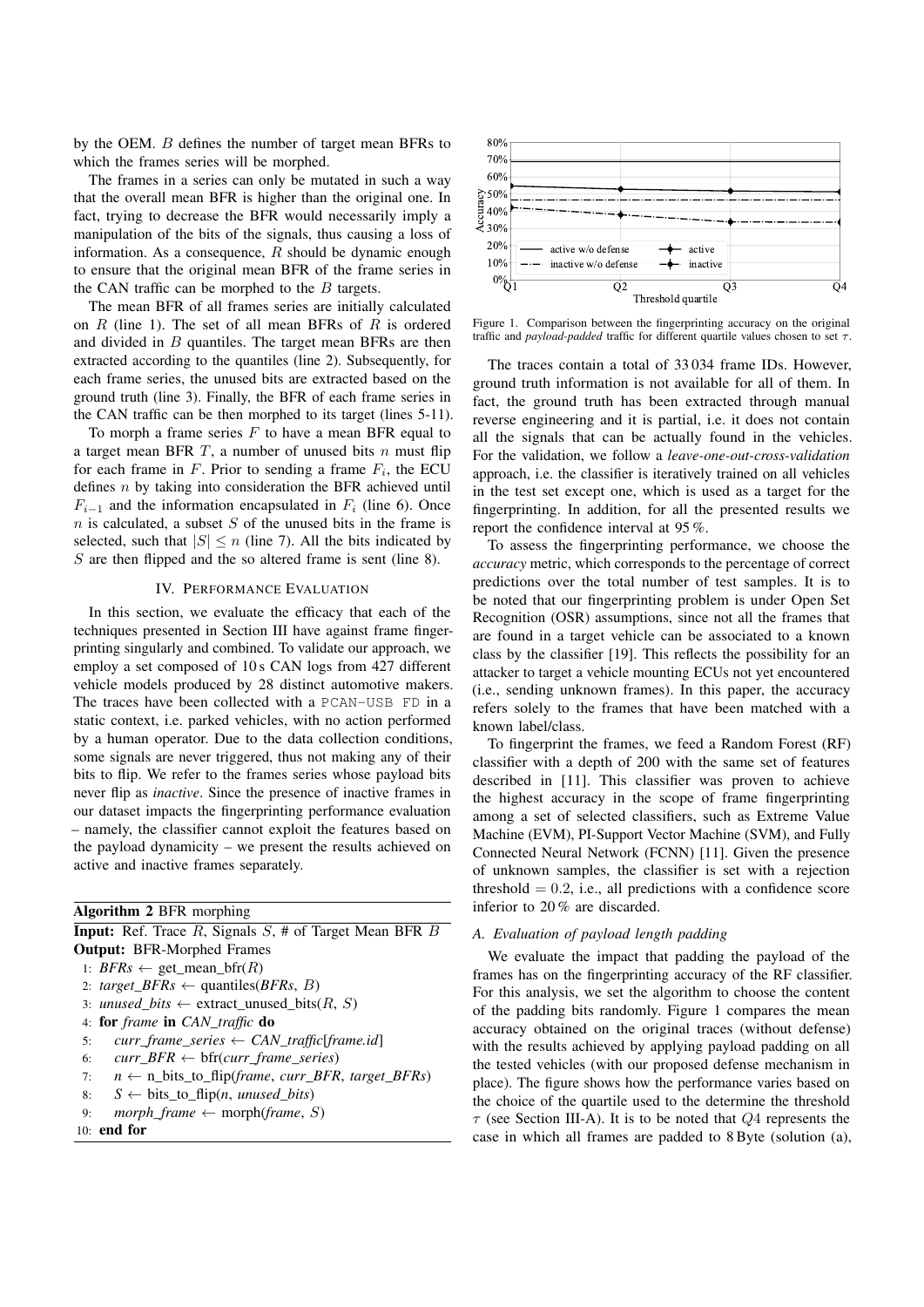

Figure 2. Communication overhead introduced by *payload-padded* traffic for different quartile values chosen to set  $\tau$ .



Figure 3. Comparison between the fingerprinting accuracy on the original traffic and sending *period-morphed* traffic for different values of P.

Section III-A). The figure highlights that, for both active and inactive frames, the defense improves when the quartile to determine the threshold is higher. It is worth noting that the choice of  $\tau$  impacts more the fingerprinting on the inactive frames (loss of accuracy of 4 % and 13 % for, respectively,  $Q_1$ and  $Q_4$ ) than on the active frames (loss of accuracy between 14 % and 18 %).

We also evaluate the impact that padding the payload of the frames has on the transmission overhead. In particular, Figure 2 shows that the overhead increases from a minimum of 23.4 % (Q1) to a maximum of 43.5 % when all payloads are padded to 8 Byte. This means that slightly improving the defense mechanism comes at a higher cost in terms of communication overhead on the CAN bus.

# *B. Evaluation of sending period morphing*

We evaluate the efficacy of morphing the frame sending period against frame fingerprinting by comparing the results with the performance obtained on the original non-morphed CAN traffic. Figure 3 illustrates how the fingerprinting performance varies according to the number of quantiles  $P$  used to select the target periods (see Section III-B). The figure highlights that the fingerprinting accuracy increases with  $P$ . The reason is that the higher the number of target periods, the closer the sending period of each frame is to its original value on average. The fingerprinting performance on the active and inactive frames is reduced by a maximum of, respectively, 9.5 % and 6.5 % for  $P = 1$ , and it follows a similar trend when varying P. As a matter of fact, this morphing technique does not alter the content of the frames and, therefore, impacts similarly the active and inactive frames.



Figure 4. Overhead and added deviation from the target sending period according to the quartile chosen to set  $\tau$ .



Figure 5. Comparison between the fingerprinting accuracy on the original traffic and *BFR-morphed* traffic for different values of B.

Figure 4 shows how morphing the sending period of frames impacts the performance of the CAN transmission in terms of added overhead and the mean clock offset added. The figure highlights that the number of reference sending periods is inversely proportional to the overhead and to the added deviation. In fact, the more reference periods, the inferior is the difference with the original sending period on average, and less frames are morphed to high offset targets.

# *C. Evaluation of BFR morphing*

We evaluate the efficacy of BFR morphing against fingerprinting, by comparing the accuracy obtained by the classifier on the morphed CAN traffic with the results achieved on the original traffic at the varying of B. Given the incompleteness of the ground truth, for this evaluation we consider as inactive all frames that contain only bits that do not belong to known signals and that never flip throughout the traces.

Figure 5 highlights that, in the case of active frames, the fingerprinting performance increases with  $B$  and, thus, efficacy of the morphing decreases. In particular, for  $B = 1$ , the accuracy is reduced by circa 11%, while for  $B = 100$ , it is decreased by  $\approx 3\%$ . In fact, the higher the number of mean BFR values used as targets for the morphing, the less the difference with the original dynamicity of the frames series. On the contrary, the performance obtained by the classifier on inactive frames remains stable. As a matter of fact, the features based on BFR are irrelevant for the fingerprinting of inactive frames. To be noted that, unlike the other two approaches, BFR morphing does not introduce any additional overhead on the communication channel.